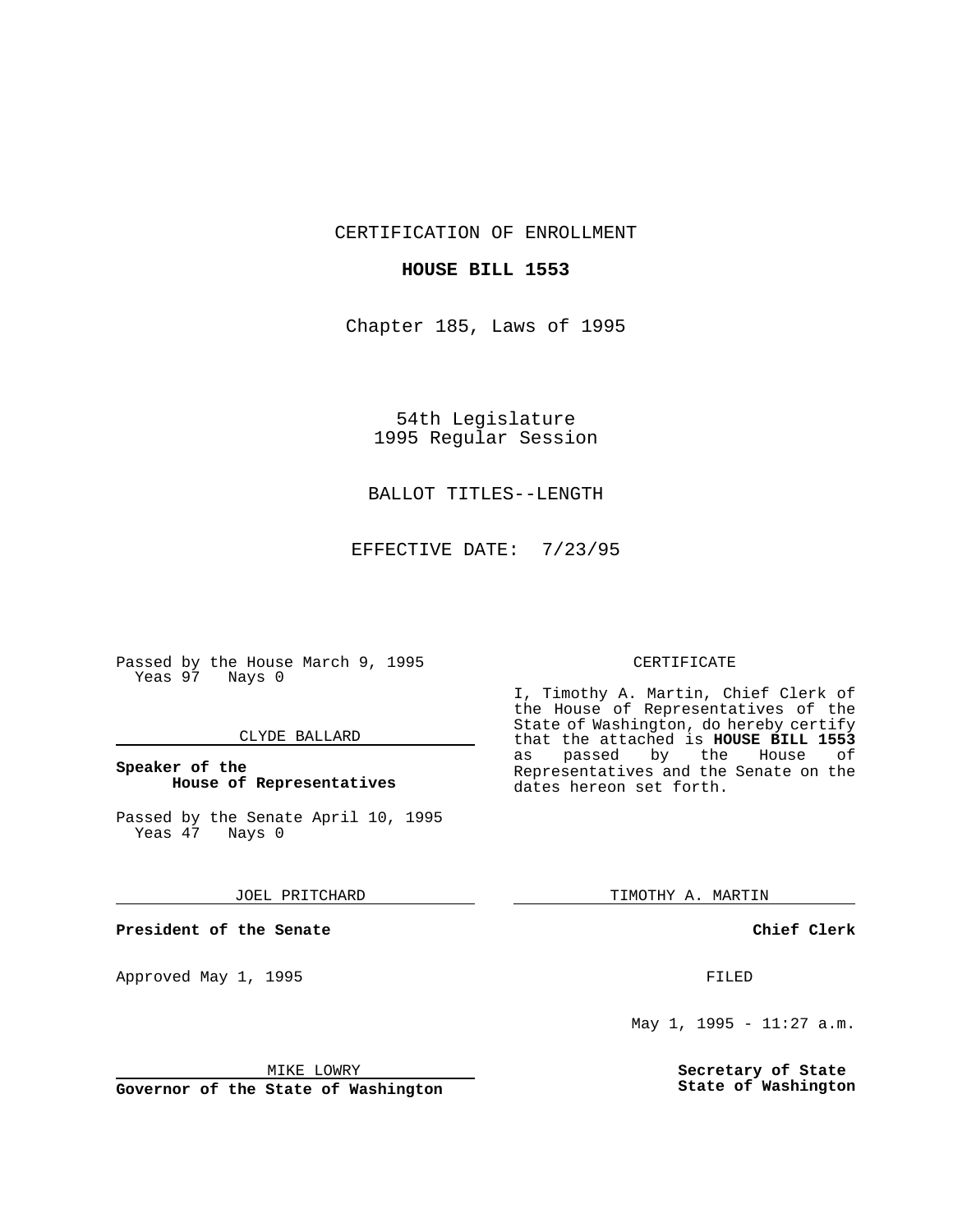# **HOUSE BILL 1553** \_\_\_\_\_\_\_\_\_\_\_\_\_\_\_\_\_\_\_\_\_\_\_\_\_\_\_\_\_\_\_\_\_\_\_\_\_\_\_\_\_\_\_\_\_\_\_

\_\_\_\_\_\_\_\_\_\_\_\_\_\_\_\_\_\_\_\_\_\_\_\_\_\_\_\_\_\_\_\_\_\_\_\_\_\_\_\_\_\_\_\_\_\_\_

Passed Legislature - 1995 Regular Session

**State of Washington 54th Legislature 1995 Regular Session**

**By** Representative L. Thomas; by request of Attorney General

Read first time 01/30/95. Referred to Committee on Government Operations.

AN ACT Relating to elections; and amending RCW 29.27.060.

BE IT ENACTED BY THE LEGISLATURE OF THE STATE OF WASHINGTON:

 **Sec. 1.** RCW 29.27.060 and 1993 c 256 s 8 are each amended to read as follows:

 (1) When a proposed constitution or constitutional amendment, initiative measure, referendum bill, or other question is to be submitted to the people of the state for state-wide popular vote, the attorney general shall prepare a concise statement posed as a question 9 and not exceeding  $((\text{~~wenty~~)) twenty-five words containing the essential$  features thereof expressed in such a manner as to clearly identify the proposition to be voted upon.

 Questions to be submitted to the people of a county or municipality shall also be advertised as provided for nominees for office, and in such cases there shall also be printed on the ballot a concise statement posed as a question and not exceeding seventy-five words containing the essential features thereof expressed in such a manner as to clearly identify the proposition to be voted upon, which statement shall be prepared by the city or town attorney for the city or town, and by the prosecuting attorney for the county or any other unit of